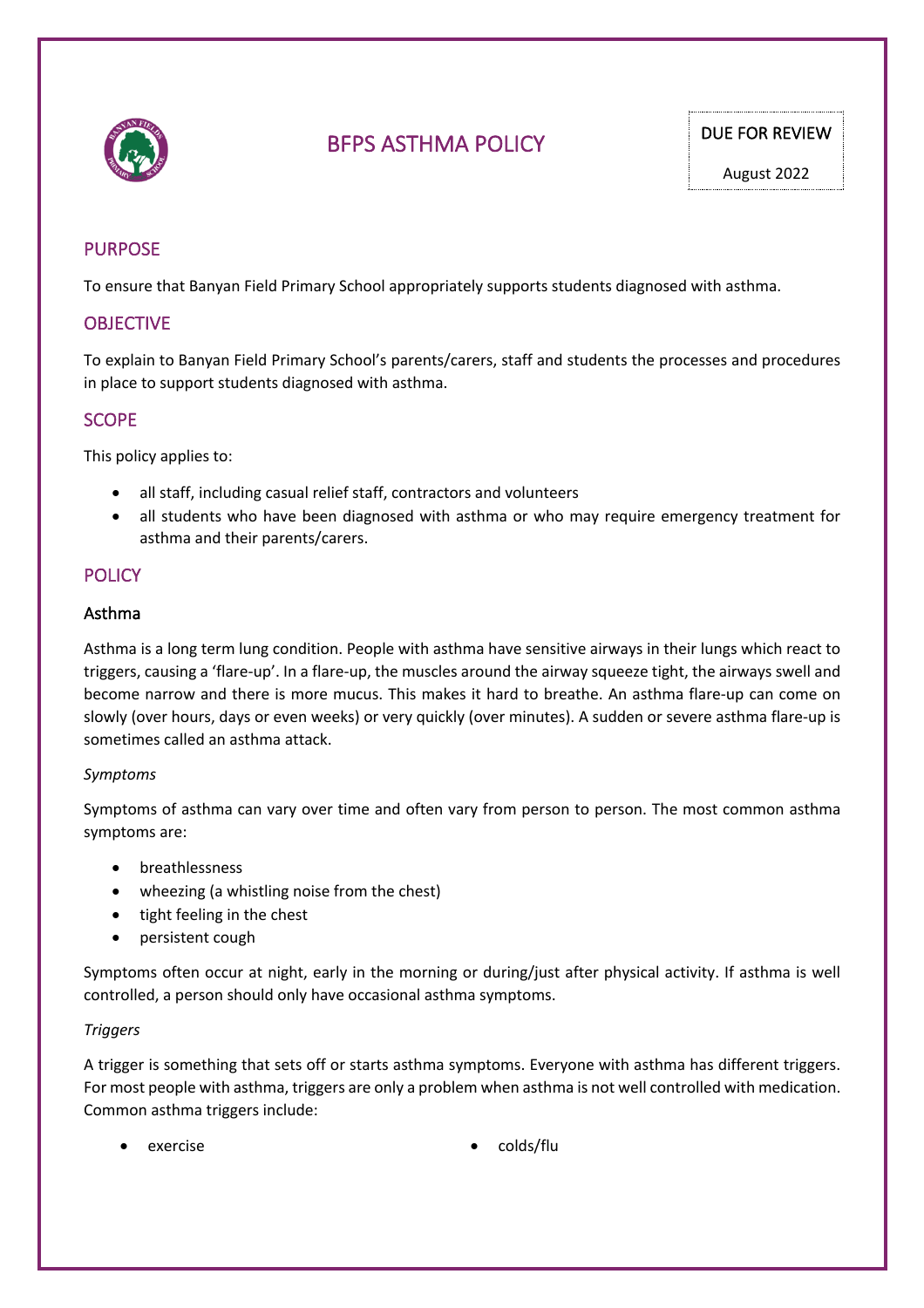- smoke (cigarette smoke, wood smoke from open fires, burn-offs or bushfires)
- house dust mites moulds
- 
- chemicals such as household cleaning products
- 
- laughter or emotions, such as stress
- weather changes such as thunderstorms and cold, dry air
- 
- pollens animals such as cats and dogs
	- deodorants (including perfumes, aftershaves, hair spray and aerosol deodorant sprays)
	- food chemicals/additives certain medications (including aspirin and anti-inflammatories)

## Asthma management

If a student diagnosed with asthma enrols at Banyan Field Primary School:

- 1. Parents/carers must provide the school with an Asthma Action Plan which has been completed by the student's medical practitioner. The plan must outline:
	- the prescribed medication taken by the student and when it is to be administered, for example as a pre-medication to exercise or on a regular basis
	- emergency contact details
	- the contact details of the student's medical practitioner
	- the student's known triggers
	- the emergency procedures to be taken in the event of an asthma flare-up or attack.
- 2. Parents/carers should also provide a photo of the student to be included as part of the student's Asthma Action Plan.
- 3. Banyan Fields Primary School will keep all Asthma Action Plans:
	- Sick Bay Office in Student documentation
	- A copy kept with medication, stored in the Sick Bay office and grade 4-6 classrooms (for preexercise asthma students). This is also sent out on excursions and camps
	- A digital copy of the plan also on the student management system Sentral
- 4. School staff may also work with parents/carers to develop a Student Health Support Plan which will include details on:
	- how the school will provide support for the student
	- identify specific strategies

Any Student Health Support Plan will be developed in accordance with Banyan Fields Primary School's Healthcare Needs Policy.

- 5. If a student diagnosed with asthma is going to attend a school camp or excursion, Banyan Fields Primary School parents/carers are required to provide any updated medical information.
- 6. If a student's asthma condition or treatment requirements change, parent/carers must notify the school and provide an updated Asthma Action Plan.
- 7. School staff will work with parents/carers to review Asthma Action Plans (and Student Health Support Plans) once a year.

## Student asthma kit

All students diagnosed with asthma are required to have a student asthma kit at school which contains:

• their own prescribed reliever medication labelled with the student's name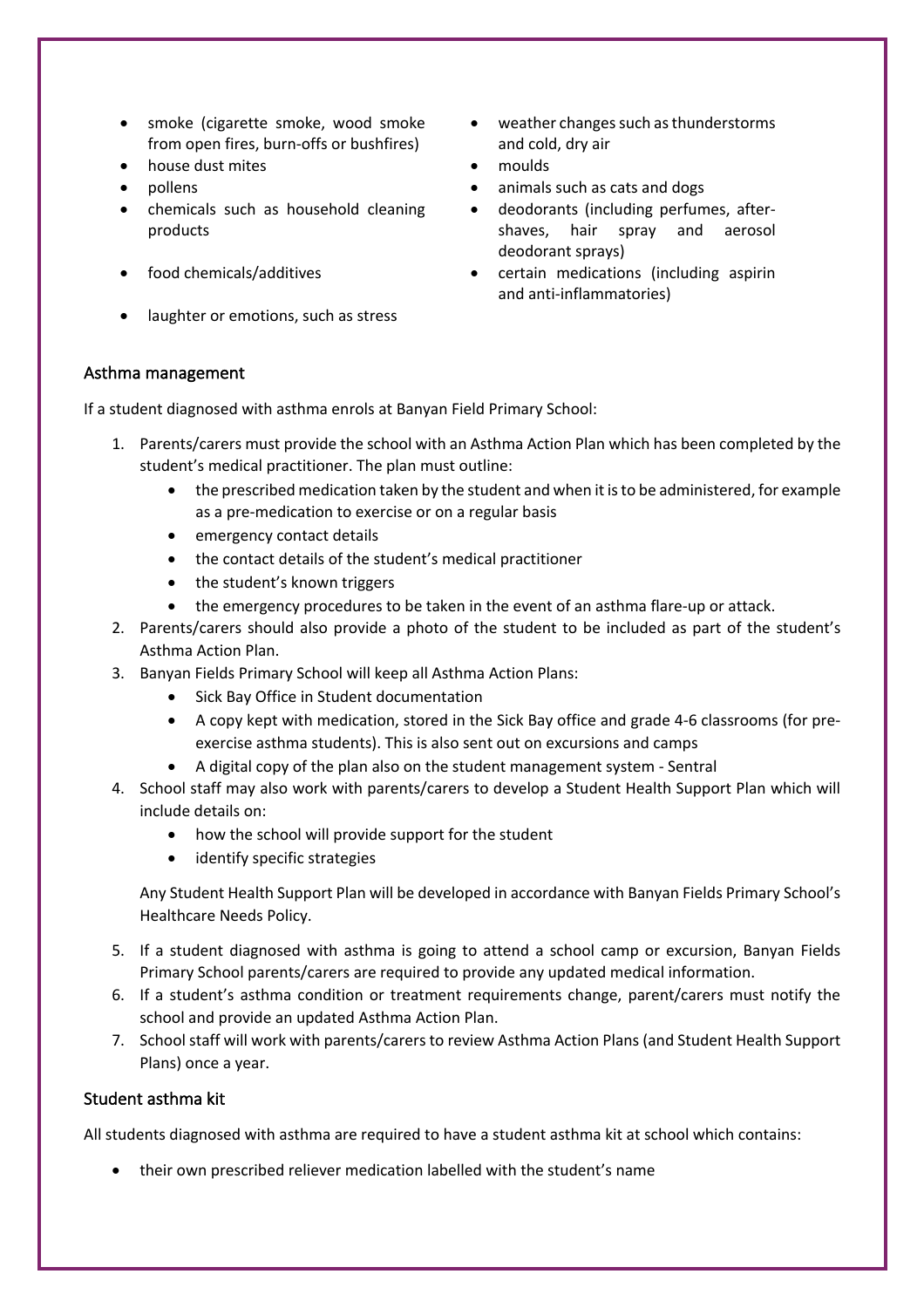- their spacer (if they use one)
- A copy of the current Asthma Action Plan will be kept with their kit

Student asthma kits will be stored in the Sick Bay office, canteen, Sports Hall and Grade 4-6 classrooms.

#### Asthma emergency response plan

If a student is:

- having an asthma attack
- difficulty breathing for an unknown cause, even if they are not known to have asthma

School staff will endeavour to follow the Asthma First Aid procedures outlined in the table below. School staff may contact Triple Zero "000" at any time.

| <b>Step</b> | <b>Action</b>                                                                                |  |  |  |  |
|-------------|----------------------------------------------------------------------------------------------|--|--|--|--|
| 1.          | Sit the person upright                                                                       |  |  |  |  |
|             | Be calm and reassuring                                                                       |  |  |  |  |
|             | Do not leave them alone                                                                      |  |  |  |  |
|             | Seek assistance from another staff member or reliable student to locate the                  |  |  |  |  |
|             | student's reliever, the Asthma Emergency Kit and the student's Asthma Action                 |  |  |  |  |
|             | Plan (if available).                                                                         |  |  |  |  |
|             | If the student's action plan is not immediately available, use the Asthma First<br>$\bullet$ |  |  |  |  |
|             | Aid as described in Steps 2 to 5.                                                            |  |  |  |  |
| 2.          | Give 4 separate puffs of blue or blue/grey reliever puffer:                                  |  |  |  |  |
|             | Shake the puffer<br>$\bullet$                                                                |  |  |  |  |
|             | Use a spacer if you have one                                                                 |  |  |  |  |
|             | Put 1 puff into the spacer<br>$\bullet$                                                      |  |  |  |  |
|             | Take 4 breaths from the spacer<br>$\bullet$                                                  |  |  |  |  |
|             | Remember - Shake, 1 puff, 4 breaths                                                          |  |  |  |  |
| 3.          | Wait 4 minutes                                                                               |  |  |  |  |
|             | If there is no improvement, give 4 more separate puffs of blue/grey reliever as<br>$\bullet$ |  |  |  |  |
|             | above                                                                                        |  |  |  |  |
|             | (or give 1 more dose of Bricanyl or Symbiocort inhaler)                                      |  |  |  |  |
| 4.          | If there is still no improvement call Triple Zero "000" and ask for an ambulance.            |  |  |  |  |
|             | Tell the operator the student is having an asthma attack                                     |  |  |  |  |
|             | Keep giving 4 separate puffs every 4 minutes until emergency assistance arrives              |  |  |  |  |
|             | (or 1 dose of Bricanyl or Symbicort every 4 minutes - up to 3 doses of Symbicort)            |  |  |  |  |
| 5.          | If asthma is relieved after administering Asthma First Aid, stop the treatment and           |  |  |  |  |
|             | observe the student. Notify the student's emergency contact person and record the            |  |  |  |  |
|             | incident                                                                                     |  |  |  |  |

Staff will call Triple Zero "000" immediately if:

- the person is not breathing
- if the person's asthma suddenly becomes worse or is not improving
- if the person is having an asthma attack and a reliever is not available
- if they are not sure if it is asthma
- if the person is known to have anaphylaxis

Training for staff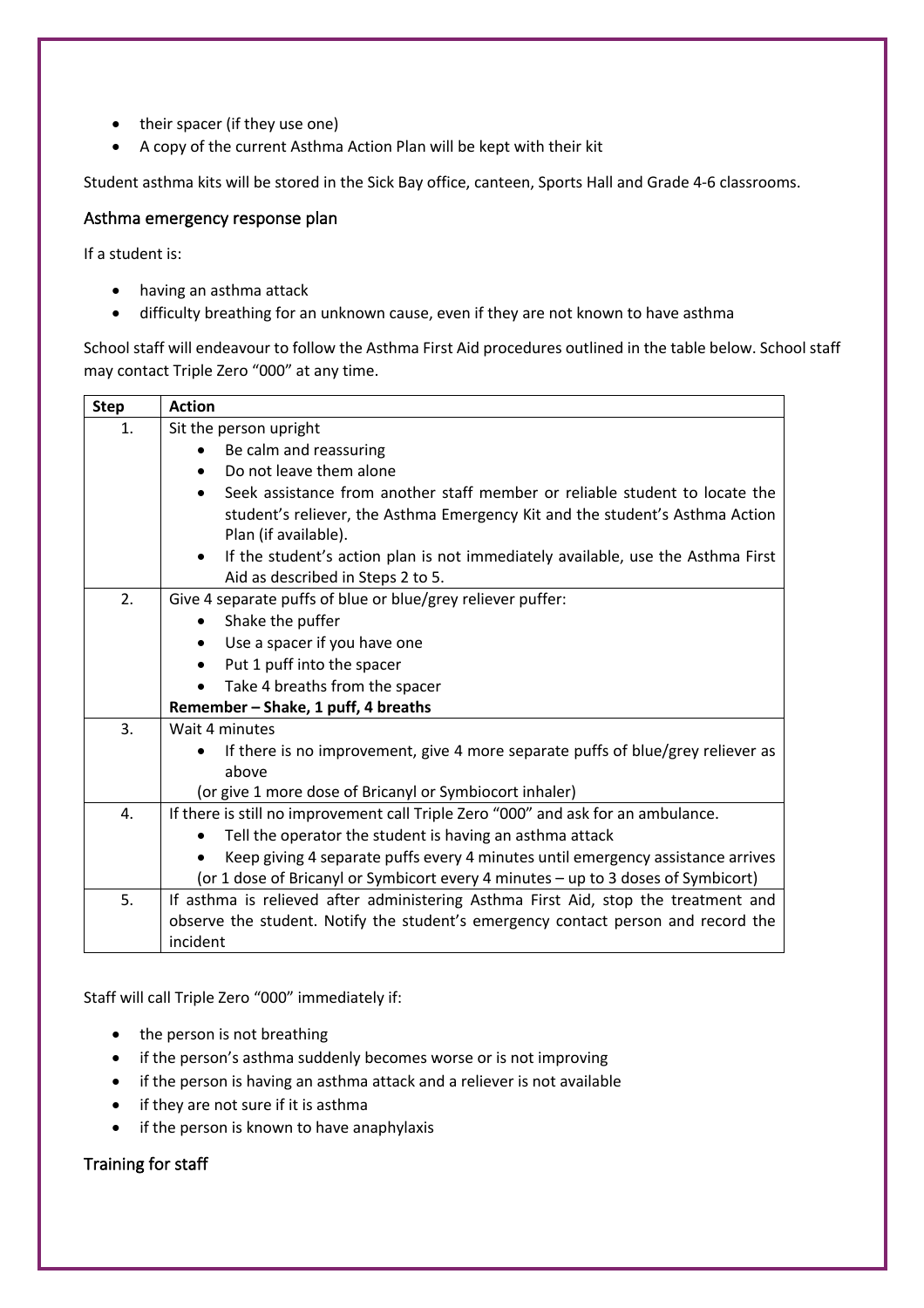Banyan Fields Primary School will arrange the following asthma management training for staff:

| <b>Staff</b>                               | <b>Completed by</b>                                                                                                                                                                                                              | Course                                                                                                                                                                                                   | Provider                                                      | Cost                                       | <b>Valid for</b> |
|--------------------------------------------|----------------------------------------------------------------------------------------------------------------------------------------------------------------------------------------------------------------------------------|----------------------------------------------------------------------------------------------------------------------------------------------------------------------------------------------------------|---------------------------------------------------------------|--------------------------------------------|------------------|
| Group 1<br>General<br><b>Staff</b>         | School staff with a direct<br>teaching<br>role<br>with<br>students<br>affected<br>by<br>asthma or other school<br>directed<br>staff<br>by the<br>principal after conducting<br>a risk assessment.                                | Asthma first aid<br>management for<br>education staff<br>(non-accredited)<br>One hour face-to-<br>face or online<br>training.                                                                            | Asthma Australia                                              | Free to all<br>schools                     | 3 years          |
| Group 2<br><b>Specific</b><br><b>Staff</b> | Staff working with high<br>risk children with a<br>history of severe asthma,<br>or with direct student<br>wellbeing responsibility,<br>(including nurses,<br>PE/sport teachers, first<br>aid and school staff<br>attending camp) | Course in<br>Management of<br>Asthma Risks and<br>Emergencies in<br>the Workplace<br>22282VIC<br>(accredited)<br><b>OR</b><br>Course in<br>Emergency<br>Asthma<br>Management<br>10392NAT<br>(accredited) | Any RTO that has<br>this course in their<br>scope of practice | Paid by<br>Banyan Fields<br>Primary School | 3 years          |

Banyan Fields Primary School will also conduct an annual briefing for staff on:

- the procedures outlined in this policy
- the causes, symptoms and treatment of asthma
- identities of the students diagnosed with asthma
- how to use a puffer and spacer
- the location of:
	- o the Asthma Emergency Kits
	- o asthma medication which has been provided by parents for student use.

Banyan Fields Primary School will also provide this policy to casual relief staff and volunteers who will be working with students, and may also provide a briefing if the principal decides it is necessary depending on the nature of the work being performed.

## Asthma Emergency Kit

Banyan Fields Primary School will provide and maintain at least four Asthma Emergency Kits (additional kits have been placed in each grade 4-6 classroom). One kit will be kept on school premises at the Sick bay, one in the sports hall, one in the canteen and one will be a mobile kit for activities such as:

• yard duty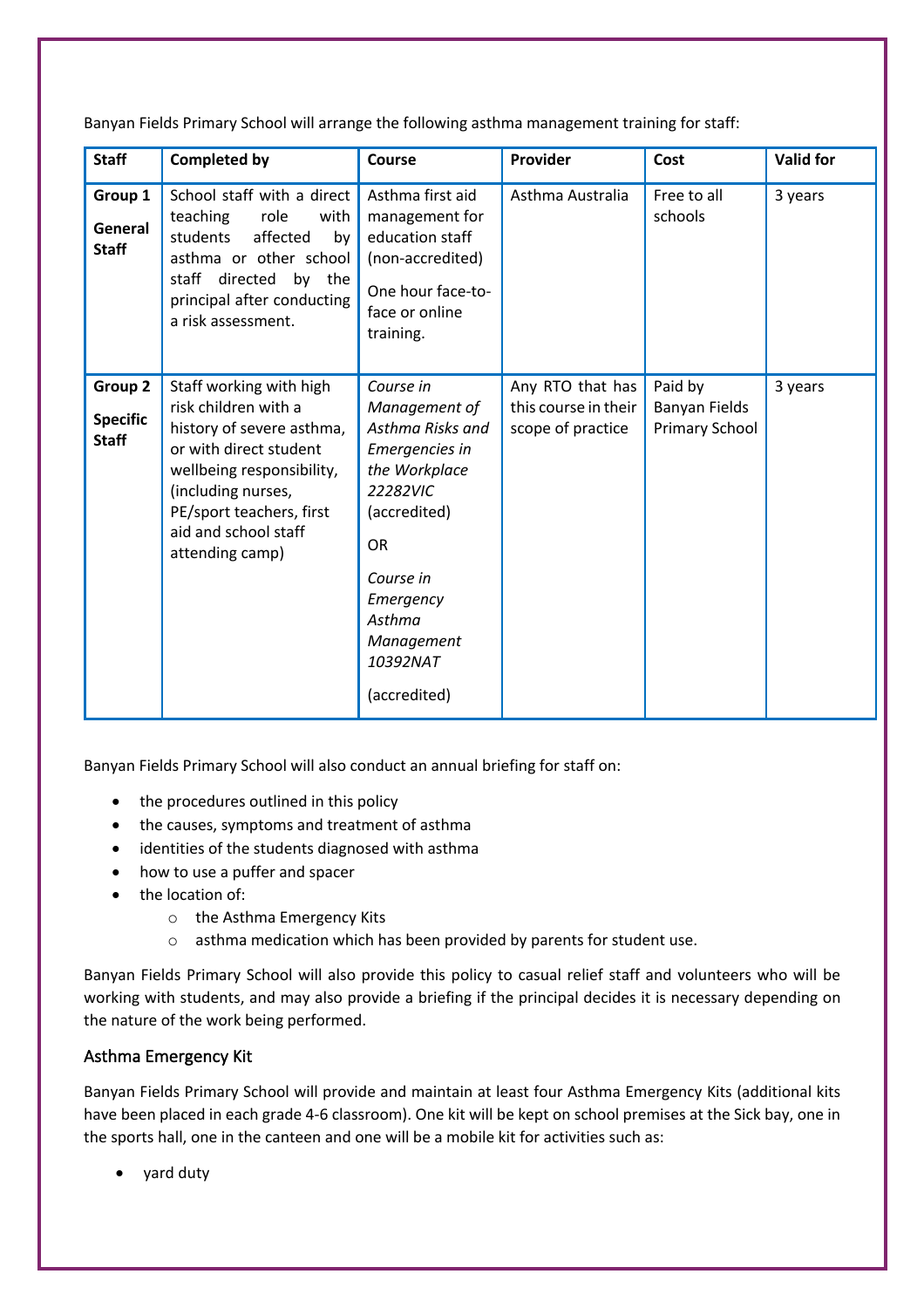• camps and excursions.

Banyan Fields Primary School will have an additional kit for every 300 students. These kits are stored in sick bay.

The Asthma Emergency Kit will contain:

- at least 1 blue or blue/grey reliever medication such as Airomir, Admol or Ventolin
- at least 2 spacer devices (for single person use only) to assist with effective inhalation of the blue or blue/grey reliever medication (Banyan Fields Primary School will ensure spare spacers are available as replacements). Spacers will be stored in a dust proof container.
- clear written instructions on Asthma First Aid, including:
	- o how to use the medication and spacer devices
	- o steps to be taken in treating an asthma attack
- A record sheet/log for recording the details of an asthma first aid incident, such as the number of puffs administered [see template record sheet in "additional resources"].

The School First Aid Coordinator will monitor and maintain the Asthma Emergency Kits. They will:

- ensure all contents are maintained and replaced where necessary
- regularly check the expiry date on the canisters of the blue or blue/grey reliever puffers and place them if they have expired or a low on doses
- replace spacers in the Kits after each use (spacers are single-person use only)
- dispose of any previously used spaces.

The blue or blue/grey reliever medication in the Asthma Emergency Kits may be used by more than one student as long as they are used with a spacer. If the devices come into contact with someone's mouth, they will not be used again and will be replaced.

After each use of a blue or blue/grey reliever (with a spacer):

- remove the metal canister from the puffer (do not wash the canister)
- wash the plastic casing
- rinse the mouthpiece through the top and bottom under running water for at least 30 seconds
- wash the mouthpiece cover
- air dry then reassemble
- test the puffer to make sure no water remains in it, then return to the Asthma Emergency Kit.

## Management of confidential medical information

Confidential medical information provided to Banyan Fields Primary School to support a student diagnosed with asthma will be:

- recorded on the student's file
- shared with all relevant staff so that they are able to properly support students diagnosed with asthma and respond appropriately if necessary.

## Communication plan

This policy will be available on Banyan Fields Primary School's website so that parents and other members of the school community can easily access information about Banyan Fields Primary School's asthma management procedures.